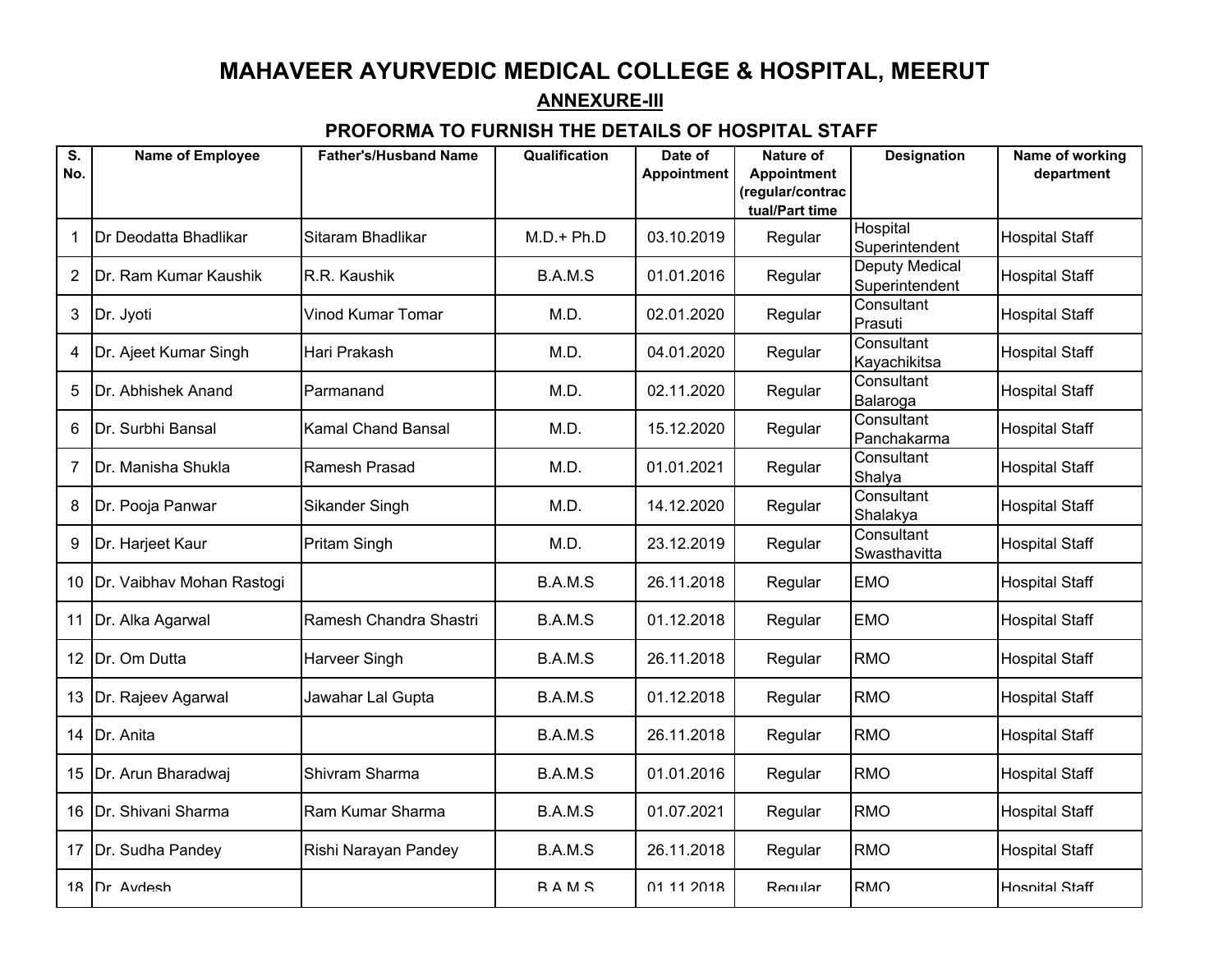| 19 | Dr. Shashi Kant Chikara  |                          | B.A.M.S                       | 06.05.2019 | Regular | <b>RMO</b>    | <b>Hospital Staff</b> |
|----|--------------------------|--------------------------|-------------------------------|------------|---------|---------------|-----------------------|
| 20 | Dr. Radhika Gupta        |                          | B.A.M.S                       | 09.05.2019 | Regular | <b>RMO</b>    | <b>Hospital Staff</b> |
| 21 | Mrs. Chhaya Yadav        | <b>Shrichand Yadav</b>   | PG                            | 01.04.2021 | Regular | Matron        | <b>Hospital Staff</b> |
| 22 | Ms. Sonia Varma          | Ashok kumar              | Graduate-B.Sc.<br>(Nursing)   | 02.11.2018 | Regular | Asstt. Matron | <b>Hospital Staff</b> |
| 23 | <b>Ms Arti</b>           | Manoj Kumar              | Graduate-B.Sc.<br>(Nursing)   | 13.05.2019 | Regular | Asstt. Matron | <b>Hospital Staff</b> |
| 24 | Ms. Ruchika              | Dharam Masih             | Graduate-B.Sc.<br>(Nursing)   | 17-01-2017 | Regular | <b>Nurse</b>  | <b>Hospital Staff</b> |
| 25 | Mr. Sachin Kumar         | Rampal Singh             | Graduate-B.Sc.<br>(Nursing)   | 01-12-2017 | Regular | <b>Nurse</b>  | <b>Hospital Staff</b> |
| 26 | Mr. Sanjeev Kumar Shukla | Satya Narayan Shukla     | Graduate-B.Sc.<br>(Nursing)   | 08.10.2016 | Regular | <b>Nurse</b>  | <b>Hospital Staff</b> |
| 27 | Ms. Lovely Gupta         | <b>Budhprakash Gupta</b> | Graduate-B.Sc.<br>(Nursing)   | 05.09.2016 | Regular | <b>Nurse</b>  | <b>Hospital Staff</b> |
| 28 | Mr. Manoj Kumar          | <b>Chander Pal</b>       | Graduate-B.Sc.<br>(Nursing)   | 01-11-2017 | Regular | <b>Nurse</b>  | <b>Hospital Staff</b> |
| 29 | Ms. Shail Bhandari       | Jagmohan Singh           | Post Basic-B.Sc.<br>(Nursing) | 04.01.2016 | Regular | <b>Nurse</b>  | <b>Hospital Staff</b> |
| 30 | Mr. Sachin Kumar         | Peetam Singh             | Graduate-B.Sc.<br>(Nursing)   | 02.04.2021 | Regular | <b>Nurse</b>  | <b>Hospital Staff</b> |
| 31 | Ms. Swati Singh          | Surendra Singh           | Graduate-B.Sc.<br>(Nursing)   | 23.12.2019 | Regular | <b>Nurse</b>  | <b>Hospital Staff</b> |
| 32 | Ms. Shaista Parveen      | <b>Mohd Mustakeem</b>    | Graduate-B.Sc.<br>(Nursing)   | 13.01.2021 | Regular | <b>Nurse</b>  | <b>Hospital Staff</b> |
| 33 | Mr. Jai Santoshi         | Sukhpal                  | Graduate-B.Sc.<br>(Nursing)   | 23.12.2019 | Regular | <b>Nurse</b>  | <b>Hospital Staff</b> |
| 34 | Mrs. Lokesh Devi         | Manoj Kumar              | 5th                           | 22.10.2018 | Regular | Aaya          | <b>Hospital Staff</b> |
| 35 | Mrs. Rekha               | Mahendra                 | 9th                           | 05.01.2016 | Regular | Aaya          | <b>Hospital Staff</b> |
| 36 | Ms. Vinita               | Shyamlal                 | 10th                          | 25.10.2018 | Regular | Aaya          | <b>Hospital Staff</b> |
|    | 37 Mr. Kashi             | Yash Pal                 | 10th                          | 29.10.2018 | Regular | Ward Boy      | <b>Hospital Staff</b> |
|    | 38 Mr. Sanket            | Narendra Sharma          | 12 <sub>th</sub>              | 05.01.2016 | Regular | Ward Boy      | <b>Hospital Staff</b> |
| 39 | Mr. Netra Pal            | Ashok kumar              | P.G.                          | 05.04.2021 | Regular | Pharmasist    | <b>Hospital Staff</b> |
|    | 40 Mr. Bijendra Kumar    | Ashok kumar              | <b>B.Pharm</b>                | 15.11.2016 | Regular | Pharmasist    | <b>Hospital Staff</b> |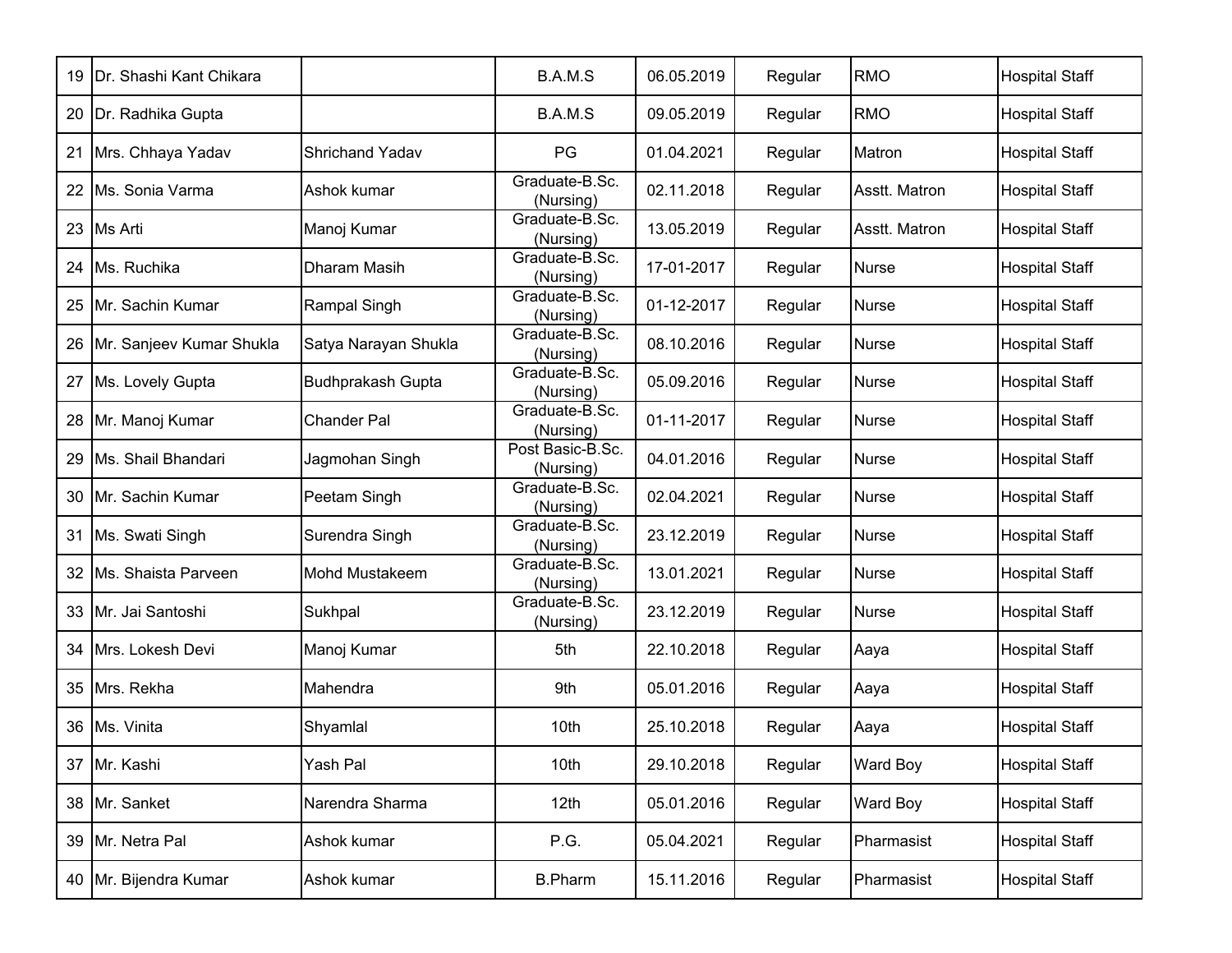| 41 | Mr. Uttam Kumar             | Satyabeer Singh    | <b>B.Pharm</b> | 02.04.2021 | Regular   | Pharmasist                            | <b>Hospital Staff</b>                 |  |  |
|----|-----------------------------|--------------------|----------------|------------|-----------|---------------------------------------|---------------------------------------|--|--|
| 42 | Ms. Shiva                   | Anil Kumar         | <b>B.Pharm</b> | 23.12.2019 | Regular   | Pharmasist                            | <b>Hospital Staff</b>                 |  |  |
| 43 | <b>Amit Malik</b>           | Satpal Singh       | Diploma        | 23.12.2019 | Regular   | Dresser                               | <b>Hospital Staff</b>                 |  |  |
| 44 | <b>Mohd Asif</b>            | <b>Abdul Karim</b> | Diploma        | 27.12.2019 | Regular   | Dresser                               | <b>Hospital Staff</b>                 |  |  |
| 45 | Mr. Vinod Tyagi             | B.K. Tyagi         | Graduate       | 10.01.2016 | Regular   | Store Keeper                          | <b>Hospital Staff</b>                 |  |  |
| 46 | <b>IMr. Sachin Yadav</b>    | Shoraj Singh       | 12th           | 02.04.2021 | Regular   | Office Staff (For<br>registration)    | <b>Hospital Staff</b>                 |  |  |
| 47 | Ms. Divya Sablok            | S.K. Sablok        | Graduate       | 16.06.2021 | Regular   | Office Staff (For<br>registration)    | <b>Hospital Staff</b>                 |  |  |
| 48 | Mr. Anshul Gupta            | Sanjeev Kumar      | Graduate       | 29.10.2018 | Regular   | Dark Room<br>Attendant                | <b>Hospital Staff</b>                 |  |  |
| 49 | Mr. Sachin                  | Beerpal            | Graduate       | 06.01.2016 | Regular   | <b>Operation Theater</b><br>Attendant | <b>Hospital Staff</b>                 |  |  |
|    | <b>Modern Medical Staff</b> |                    |                |            |           |                                       |                                       |  |  |
| 50 | Dr. Shailendra Singh        | Brij singh         | PG             | 01.01.2016 | Part Time | <b>Medical Specialist</b>             | <b>Modern Medical</b><br>Staff        |  |  |
| 51 | Dr. Pankaj                  | Khemraj Singh      | PG             | 15.01.2017 | Part Time | Dentist                               | <b>Modern Medical</b><br>Staff        |  |  |
| 52 | Dr. Jitendra Chikara        | Ashok chikra       | PG             | 24.07.2015 | Part Time | Anaesthesiologist                     | <b>Modern Medical</b><br>Staff        |  |  |
| 53 | Dr. Rajendra Singh          | Shyam singh        | PG             | 06.01.2016 | Part Time | Opthalmologist                        | <b>Modern Medical</b><br>Staff        |  |  |
| 54 | Dr. Charu Shastri           | Harindre singh     | PG             | 05.01.2016 | Part Time | Pathologist                           | <b>Modern Medical</b><br><b>Staff</b> |  |  |
| 55 | Dr. Nadim Akhtar            | Naresh             | PG             | 02.01.2016 | Part Time | Surgeon                               | <b>Modern Medical</b><br><b>Staff</b> |  |  |
| 56 | Dr. Geetanjali Bora         | Sidhartha Bora     | PG             | 02.01.2016 | Part Time | Gynecologist                          | <b>Modern Medical</b><br>Staff        |  |  |
| 57 | Dr. Rajiv Teotia            | Naresh Teotia      | PG             | 02.01.2016 | Part Time | Pediatrician                          | Modern Medical<br>Staff               |  |  |
| 58 | Dr. Chandra Mohan           | Ramesh             | PG             | 04.01.2016 | Part Time | Radiologist                           | <b>Modern Medical</b><br><b>Staff</b> |  |  |
| 59 | Dr. Shashikant              | R.N. Gupta         | PG             | 22.06.2019 | Regular   | Physiotherapist                       | <b>Modern Medical</b><br>Staff        |  |  |
|    | 60 Mr. Amit Kumar Mavi      | Jogendra Singh     | <b>DMRT</b>    | 26.11.2018 | Regular   | X-Ray Technician                      | Modern Medical<br><b>Staff</b>        |  |  |
|    | Panchakarma Therapy         |                    |                |            |           |                                       |                                       |  |  |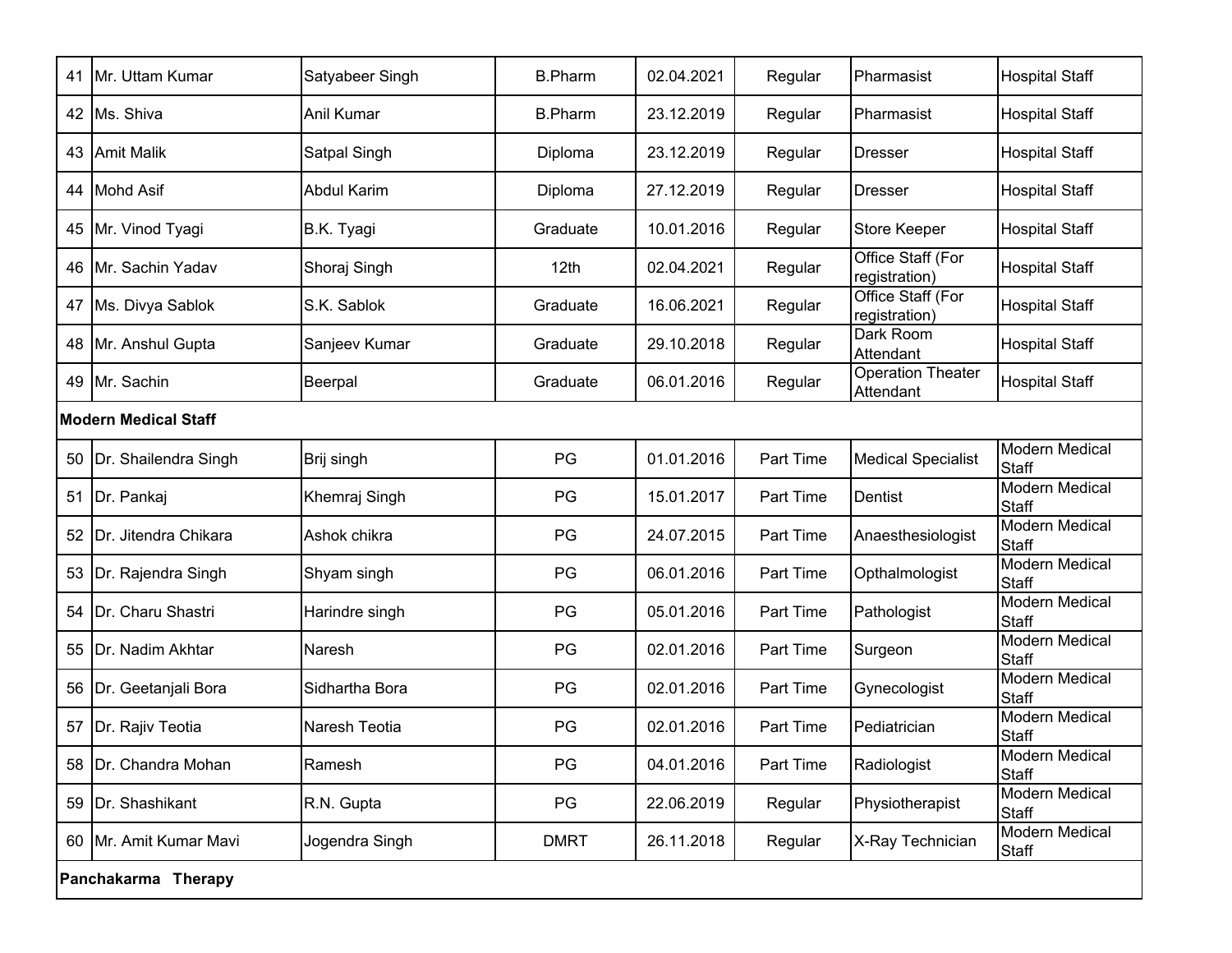| 61                                  | Dr. Surbhi Bansal          | <b>Kamal Chand Bansal</b> | M.D.                        | 25.01.2017 | Regular | Panchakarma<br>Specialist   | Panchkarma<br>Teherapy          |  |  |  |
|-------------------------------------|----------------------------|---------------------------|-----------------------------|------------|---------|-----------------------------|---------------------------------|--|--|--|
| 62                                  | Dr. Anil Sharma            | Shashi Kant Sharma        | <b>BAMS</b>                 | 01.01.2019 | Regular | <b>Medical Officer</b>      | Panchkarma                      |  |  |  |
|                                     |                            |                           |                             |            |         | Panchakaram                 | Teherapy<br>Panchkarma          |  |  |  |
| 63                                  | Ms. Pooja Rani             | <b>Bhopal Singh</b>       | Graduate                    | 26.12.2019 | Regular | Nurse Panchkarma            | Teherapy                        |  |  |  |
| 64                                  | Ms. Shweta                 | <b>Mukesh</b>             | 12th                        | 08-10-2017 | Regular | Panchkarma<br>Assistant     | Panchkarma<br>Teherapy          |  |  |  |
| 65                                  | Ms. Sunita                 | <b>Bhopal Singh</b>       | 12th                        | 23.10.2018 | Regular | Panchkarma<br>Assistant     | Panchkarma<br>Teherapy          |  |  |  |
| 66                                  | Mr. Sourabh                | Rishi Pal Singh           | 12th                        | 11.04.2021 | Regular | Panchkarma<br>Assistant     | Panchkarma<br>Teherapy          |  |  |  |
| 67                                  | Mr. Ravi Kumar             | Mahendra Singh            | 12th                        | 24.10.2018 | Regular | Panchkarma<br>Assistant     | Panchkarma<br>Teherapy          |  |  |  |
| 68                                  | Dr. Harjeet Kaur           | Pritam Singh              | M.D.                        | 23.12.2019 | Regular | Yoga Teacher                | Panchkarma<br>Teherapy          |  |  |  |
|                                     | <b>Operation Theatre</b>   |                           |                             |            |         |                             |                                 |  |  |  |
| 69                                  | Dr. Manisha Shukla         | Ramesh Prasad             | M.D.                        | 01.01.2021 | Regular | Shalya Deptt.               | <b>Operation Theatre</b>        |  |  |  |
| 70                                  | <b>IMrs. Navneet Kaur</b>  | Dalveer Singh             | Graduate-B.Sc.<br>(Nursing) | 02.03.2020 | Regular | <b>Nurse</b>                | <b>Operation Theatre</b>        |  |  |  |
| 71                                  | Mr. Anant Vats             | Neeraj Sharma             | U.G.                        | 15.04.2021 | Regular | O.T Attendant               | <b>Operation Theatre</b>        |  |  |  |
|                                     | Labour Room                |                           |                             |            |         |                             |                                 |  |  |  |
|                                     | 72   Dr. Jyoti             | Vinod Kumar Tomar         | M.D.                        | 02.01.2020 | Regular | Stri Roga Deptt.            | Labour Room                     |  |  |  |
|                                     | 73 Ms. Sonia Pal           |                           | Graduate-B.SC.<br>(Nursing) | 01.05.2019 | Regular | Midwife                     | Labour Room                     |  |  |  |
|                                     | <b>Clinical Laboratory</b> |                           |                             |            |         |                             |                                 |  |  |  |
| 74                                  | Ms. Reshu                  | Madan Pal Malik           | <b>B.Sc MLT</b>             | 06-10-2017 | Regular | Lab Tech.<br>(Pathology)    | <b>Clinical Laboratory</b>      |  |  |  |
| 75                                  | Mr. Amit Kumar             | Jai Parkas Sharma         | Diploma Lab Tech            | 02.04.2021 | Regular | Lab Tech.<br>(Pathology)    | <b>Clinical Laboratory</b>      |  |  |  |
|                                     | 76 Mr. Sahil               | <b>Ishwar Singh</b>       | 12th                        | 24.01.2017 | Regular | Peon-clinical<br>laboratory | <b>Clinical Laboratory</b>      |  |  |  |
|                                     | 77 Mrs. Arti Bhati         | Ramjag Bhati              | P.G.                        | 02.04.2021 | Regular | Microbiologist              | <b>Clinical Laboratory</b>      |  |  |  |
| <b>Pharmacy and Quality Testing</b> |                            |                           |                             |            |         |                             |                                 |  |  |  |
|                                     | 78 Dr. Varsha N.           | Nanjunda Swamy P          | M.D.                        | 19.08.2019 | Regular | Rasa Shastra Deptt.         | Pharmacy and<br>Ouality Testing |  |  |  |